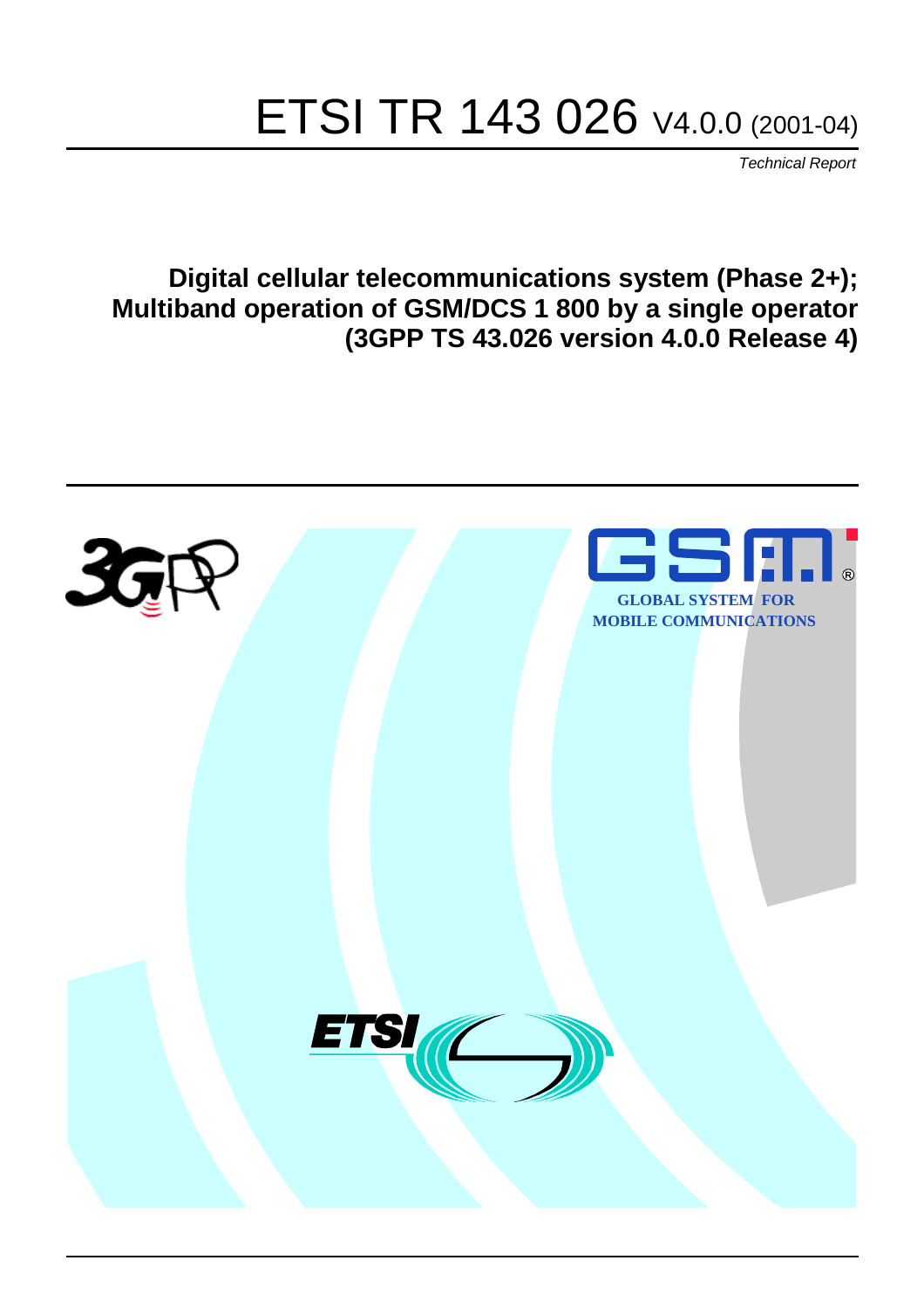**1**

Reference RTR/TSGG-0143026Uv4

> Keywords GSM

#### **ETSI**

#### 650 Route des Lucioles F-06921 Sophia Antipolis Cedex - FRANCE

Tel.: +33 4 92 94 42 00 Fax: +33 4 93 65 47 16

Siret N° 348 623 562 00017 - NAF 742 C Association à but non lucratif enregistrée à la Sous-Préfecture de Grasse (06) N° 7803/88

**Important notice**

Individual copies of the present document can be downloaded from: [http://www.etsi.org](http://www.etsi.org/)

The present document may be made available in more than one electronic version or in print. In any case of existing or perceived difference in contents between such versions, the reference version is the Portable Document Format (PDF). In case of dispute, the reference shall be the printing on ETSI printers of the PDF version kept on a specific network drive within ETSI Secretariat.

Users of the present document should be aware that the document may be subject to revision or change of status. Information on the current status of this and other ETSI documents is available at [http://www.etsi.org/tb/status/](http://www.etsi.org/tb/status)

> If you find errors in the present document, send your comment to: [editor@etsi.fr](....Program FilesMicrosoft OfficeTemplatesETSI )

#### **Copyright Notification**

No part may be reproduced except as authorized by written permission. The copyright and the foregoing restriction extend to reproduction in all media.

© European Telecommunications Standards Institute 2001.

All rights reserved.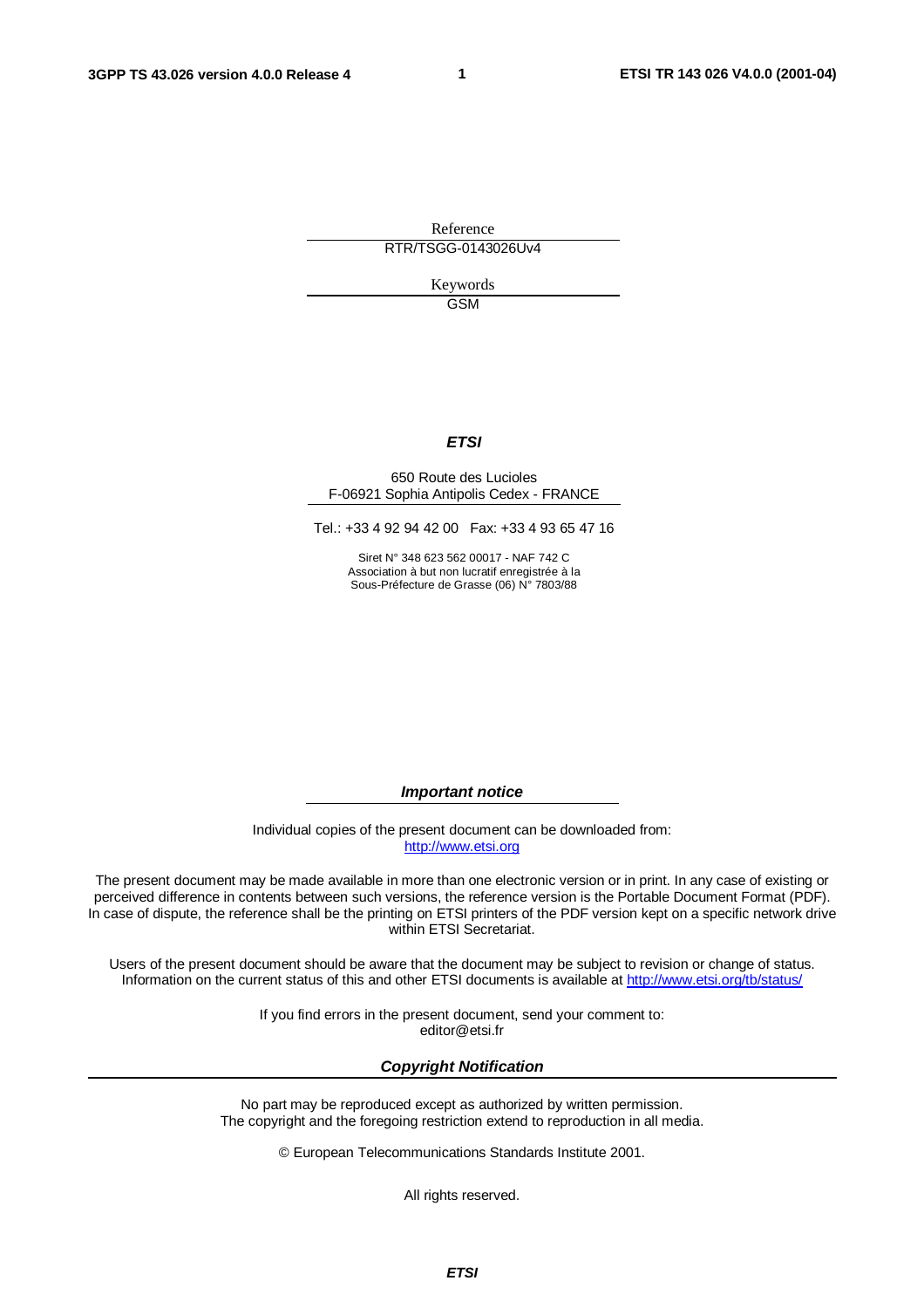# Intellectual Property Rights

IPRs essential or potentially essential to the present document may have been declared to ETSI. The information pertaining to these essential IPRs, if any, is publicly available for **ETSI members and non-members**, and can be found in ETSI SR 000 314: *"Intellectual Property Rights (IPRs); Essential, or potentially Essential, IPRs notified to ETSI in respect of ETSI standards"*, which is available from the ETSI Secretariat. Latest updates are available on the ETSI Web server [\(http://www.etsi.org/ipr](http://www.etsi.org/ipr)).

Pursuant to the ETSI IPR Policy, no investigation, including IPR searches, has been carried out by ETSI. No guarantee can be given as to the existence of other IPRs not referenced in ETSI SR 000 314 (or the updates on the ETSI Web server) which are, or may be, or may become, essential to the present document.

### Foreword

This Technical Report (TR) has been produced by the ETSI 3<sup>rd</sup> Generation Partnership Project (3GPP).

The present document may refer to technical specifications or reports using their 3GPP identities, UMTS identities or GSM identities. These should be interpreted as being references to the corresponding ETSI deliverables.

The cross reference between GSM, UMTS, 3GPP and ETSI identities can be found under [www.etsi.org/key](http://www.etsi.org/key) .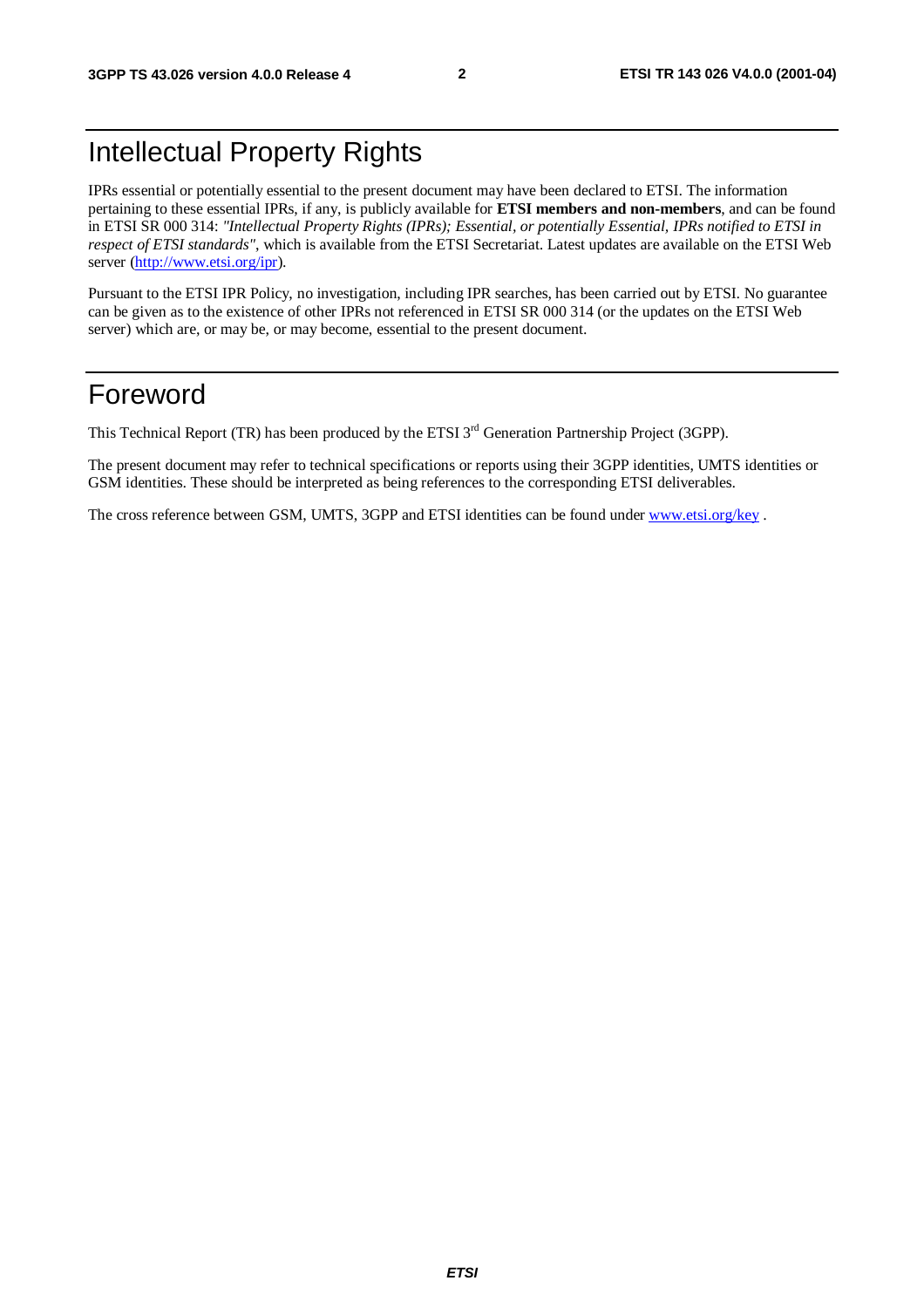$\mathbf{3}$ 

# Contents

| 1              |                                                                                       |  |
|----------------|---------------------------------------------------------------------------------------|--|
| 1.1            |                                                                                       |  |
| 1.2            |                                                                                       |  |
| 2<br>2.1       |                                                                                       |  |
| 2.2            |                                                                                       |  |
| 2.3            |                                                                                       |  |
| 2.4<br>2.5     |                                                                                       |  |
|                |                                                                                       |  |
| 3<br>3.1       |                                                                                       |  |
| 3.2            |                                                                                       |  |
| 3.3            |                                                                                       |  |
| 3.4            |                                                                                       |  |
| 4              |                                                                                       |  |
| 4.1<br>4.1.1   |                                                                                       |  |
| 4.1.2          |                                                                                       |  |
| 4.1.3          |                                                                                       |  |
| 4.2            |                                                                                       |  |
| 4.3<br>4.4     |                                                                                       |  |
| 5              |                                                                                       |  |
| 5.1            |                                                                                       |  |
| 5.2            |                                                                                       |  |
| 5.3            |                                                                                       |  |
| 6              |                                                                                       |  |
| 6.1<br>6.1.1   |                                                                                       |  |
| 6.1.2          |                                                                                       |  |
| 6.2            |                                                                                       |  |
| 6.2.1<br>6.2.2 |                                                                                       |  |
| 6.3            |                                                                                       |  |
| 6.3.1          |                                                                                       |  |
| 6.3.2          |                                                                                       |  |
|                | <b>Annex A (informative):</b>                                                         |  |
| A.1            |                                                                                       |  |
| A.2            |                                                                                       |  |
| A.3            | Proposed for WI "Technical enhancements" and required by WI "Multiband operation"  11 |  |
| A.4            |                                                                                       |  |
| A.5            |                                                                                       |  |
|                | <b>Annex B</b> (informative):                                                         |  |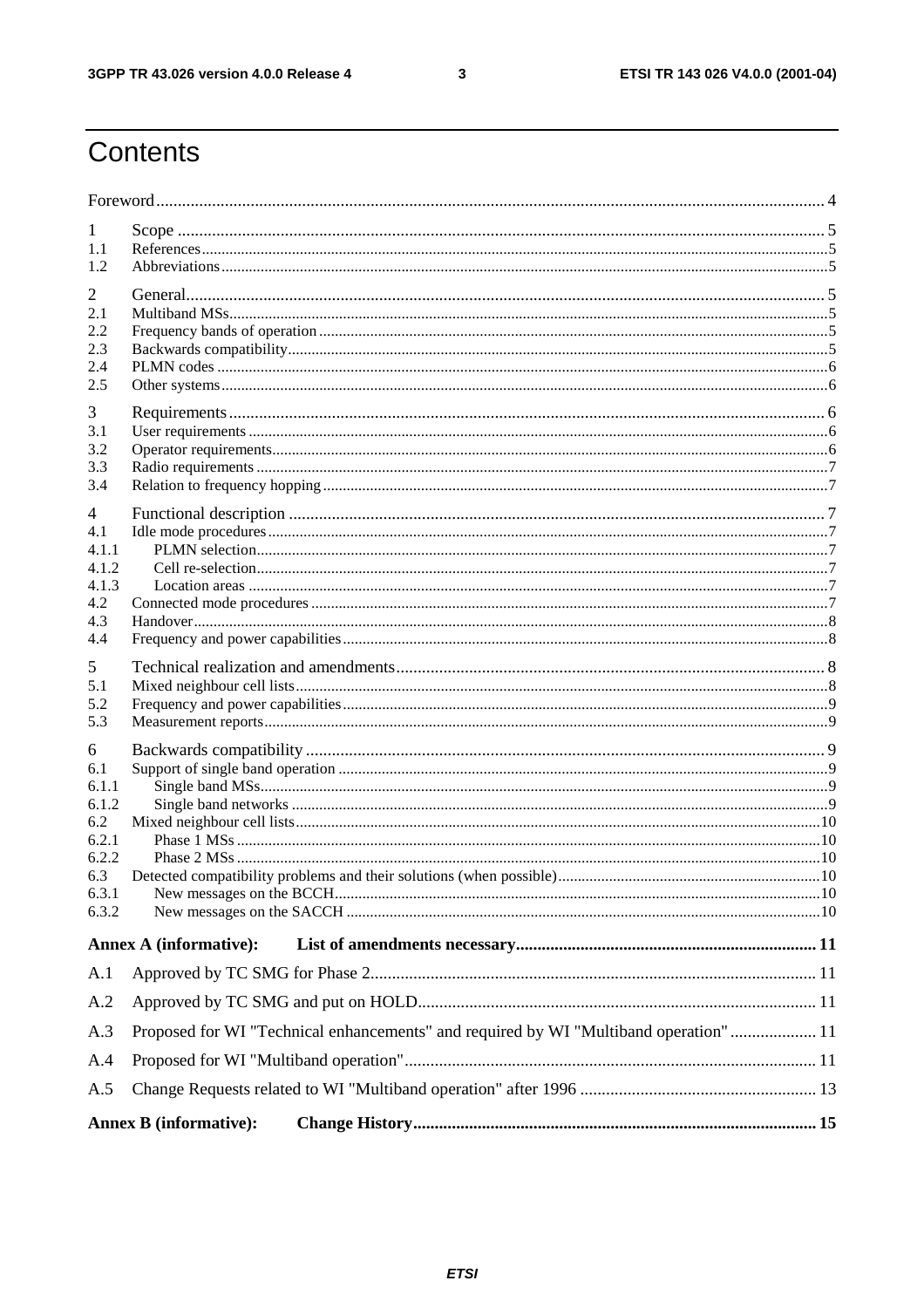## Foreword

This Technical Specification has been produced by the 3<sup>rd</sup> Generation Partnership Project (3GPP).

The contents of the present document are subject to continuing work within the TSG and may change following formal TSG approval. Should the TSG modify the contents of the present document, it will be re-released by the TSG with an identifying change of release date and an increase in version number as follows:

Version x.y.z

where:

- x the first digit:
	- 1 presented to TSG for information;
	- 2 presented to TSG for approval;
	- 3 or greater indicates TSG approved document under change control.
- y the second digit is incremented for all changes of substance, i.e. technical enhancements, corrections, updates, etc.
- z the third digit is incremented when editorial only changes have been incorporated in the document.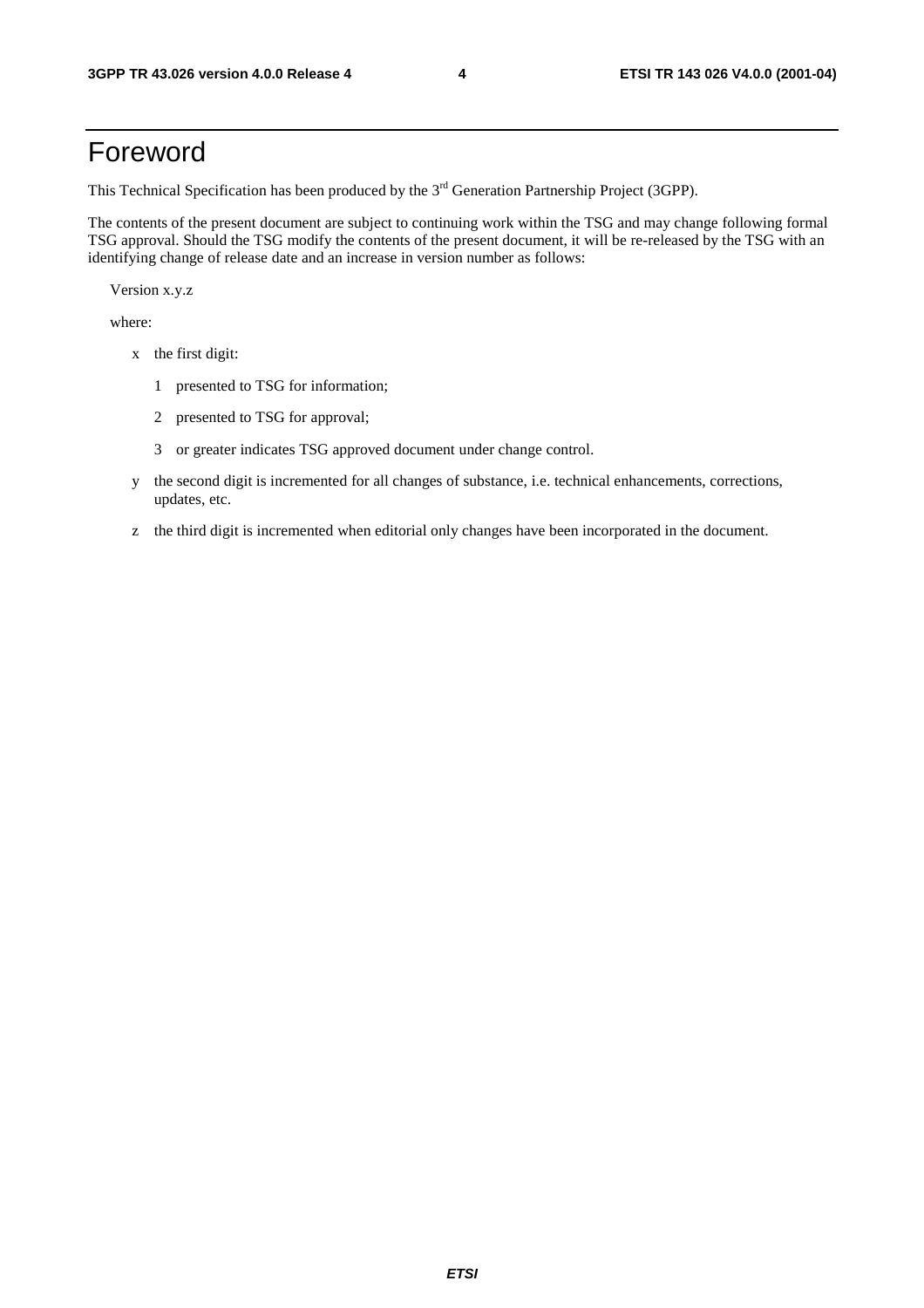### 1 Scope

The purpose of the present document is to describe the functionality of a Multiband GSM/DCS Network operated by a single operator and the Multiband GSM/DCS Mobile Station (MS). It also describes the necessary amendments to the GSM/DCS phase 2 specifications for the technical realization of the function.

The resulting Amendment Requests (AR) and Change Requests (CR) necessary for Multiband Operation are listed in annex A.

### 1.1 References

Not relevant to the present document.

### 1.2 Abbreviations

Abbreviations used in the present document are listed in GSM 01.04.

# 2 General

Multiband operation of GSM/DCS by a single operator enables an operator, with licenses in more than one of the frequency bands specified in the GSM specifications, to support the use of multiband MSs in all bands of the licenses. In addition it also enables the operator to support the use of single band MSs in, at least, one band of the licenses.

Multiband GSM/DCS MSs, are MSs which are capable of using more than one of the frequency bands specified in the GSM specifications. The multiband MS is specified in GSM 02.06. (AR02.06-A001) and in section 2.1.

The use of multiband operation and development of multiband MSs are optional for operators and manufactures.

### 2.1 Multiband MSs

A MS which supports more than one band and the functionality below is defined as a Multiband MS.

The multiband MS has the functionality to perform handover, channel assignment, cell selection and cell re-selection between all its bands of operation within one PLMN, i.e. when one PLMN code is used in all bands. In addition it has the functionality to make PLMN selection, in manual or automatic mode, in all its bands of operation. The multiband MS shall meet all requirements specified for each individual band supported. In addition it shall meet the extra functional requirements for the multiband MSs.

### 2.2 Frequency bands of operation

Multiband operation shall be possible with any combination of the frequency bands specified in the GSM specifications. No frequency band is treated as a primary band in the specification. The operators may however use control mechanisms to make the MSs treat one of the bands with priority.

As a first implementation of Multiband operation only operation with GSM 900 (Standard or Extended) and DCS 1 800 is included in the standard. The proposed procedures shall however make it possible for operation between other bands if such are included in the core specifications in the future.

### 2.3 Backwards compatibility

Backwards compatibility with phase 1 and phase 2 single band mobiles shall be ensured by the specification of multiband operation. A multiband PLMN shall therefore, in addition to support of multiband MSs, be able to support the use of single band mobiles for, at least one of the bands of operation.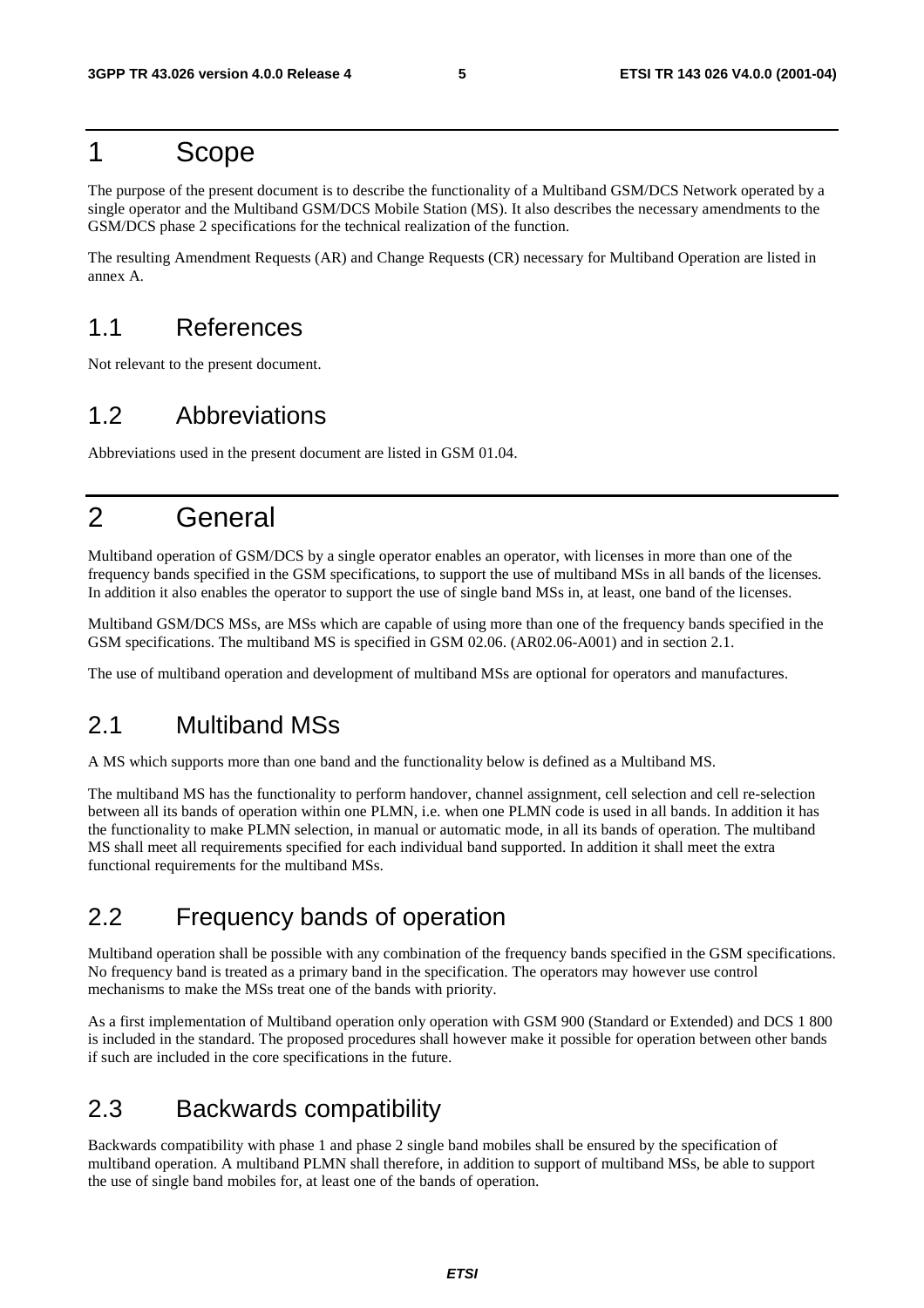Backwards compatibility by the multiband MSs shall also be ensured. The MSs shall therefore be able to, functionally, work as single band mobiles in a single band network.

### 2.4 PLMN codes

Multiband operation of GSM/DCS by a single operator, with handover and assignment between the bands, implies that only one PLMN code is used in all bands of operation. Handover or assignment between PLMNs is not covered by this document or the work item.

An operator, with license in more than one band, may however support multiband mobiles without handover and assignment between the bands. If so, more than one PLMN code may be used. This is already covered with the phase 1 and phase 2 specifications.

### 2.5 Other systems

Multiband operation by a single operator does not include multi mode operation, i.e. handover, assignment or roaming between GSM/DCS and systems covered by other specifications or standards. The amendments of the GSM/DCS specifications for multiband operation may however be done in a flexible way so that multi mode operation can make use of the same procedures.

# 3 Requirements

### 3.1 User requirements

No special actions by the user shall be necessary to use a multiband MS. The possibility for the user to decide to operate the MS in a single band mode may however be supported. Indications may also be given to the user of which band is being used.

The user of a multiband MS shall be able to roam between PLMNs operating in any of the MS's frequency bands of operation. The MS shall therefore, at PLMN selection, present all available PLMNs within its frequency bands of operation.

### 3.2 Operator requirements

The use of multiband operation shall be optional for the operator. Multiband MSs must therefore be able to, functionally, work as single band MSs in a single band network.

When multiband operation is used, it shall be possible to provide coverage in one frequency band independently of the coverage in another band..

Two options can be implemented by an operator when operating a multiband network :

- i) a BCCH in each band of operation;
- ii) a common BCCH in only one of the band of operation when resources across all bands are co-located and synchronized.
- NOTE: For case ii), in order to ensure proper operation of the network, the operator should take into account issues related to the difference of propagation between the different bands, e.g GSM and DCS when performing cell planning. As far as synchronization issues are concerned, the requirements for TA for multiband BTSs may only be fulfilled when the TA is the same in the two bands, i.e. within the tolerance as defined in GSM 05.10. This imposes some restrictions on the cells where the two bands are supported (e.g. small cells).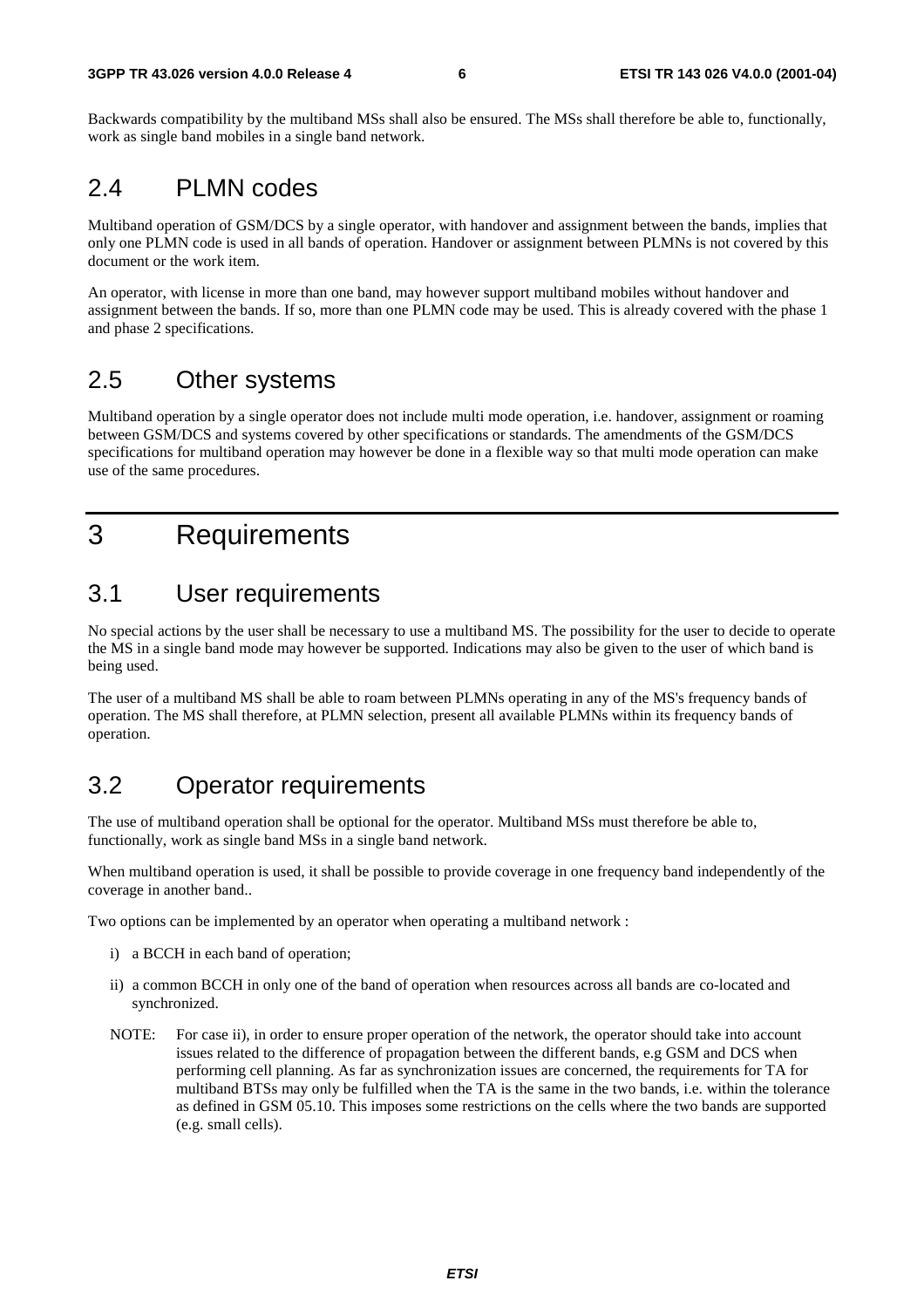### 3.3 Radio requirements

The radio requirements for GSM and DCS in the present GSM/DCS specification differs in some cases. A multiband MS and the multiband network shall meet all requirements for each band of operation respectively. Type approval of multiband MSs will be covered by the respective test specifications and some additional tests for the multiband functionality.

### 3.4 Relation to frequency hopping

The multiband MS and the multiband network shall support frequency hopping within each band of operation. Frequency hopping between the bands of operation is not required.

# 4 Functional description

To understand the necessary amendments of the phase 2 specifications functional descriptions of different procedures and solutions are described below. The technical realization are described in clause 5 and the actual amendments are listed in annex 1 with a brief description.

### 4.1 Idle mode procedures

The idle mode procedures will not be different for multiband MSs or networks. Only the fact that more than one band is available has to be taken into account.

### 4.1.1 PLMN selection

A multiband MS shall use the normal PLMN selection procedures, as specified in GSM 02.11 and 03.22, with the additional requirement to select from all available PLMNs in all bands of operation. When presenting available PLMNs it shall show all available PLMNs within the MSs bands of operation. A multiband PLMN may have BCCHs available on more than one band but shall still be treated as one PLMN and must therefore only be presented once.

PLMN search time, at switch on, will be the sum of the search times presently specified for each band of operation if no prior knowledge is stored in the MS.

### 4.1.2 Cell re-selection

The multiband network will send out neighbour cell lists which may contain a mixture of channels from different frequency bands. The multiband MSs shall follow the normal cell-re-selection procedures with the addition to monitor all channels within the neighbour cell list which are within the MS's bands of operation. All MSs shall ignore channel numbers which are outside its bands of operation. Channels within the MS's bands of operation shall be monitored.

Priority at cell re-selection can be given to one of the bands of operation by using existing phase 2 parameters.

Compatibility with phase 1 and phase 2 MSs will be ensured by the procedures described in clause 6.

### 4.1.3 Location areas

No special requirements are specified for the allocation of location areas among the cells in a multiband network. It shall therefore be possible the use the same or different location areas for cells in different frequency bands irrespective of their location.

### 4.2 Connected mode procedures

The multiband network will send out neighbour cell lists which may contain a mixture of channels from different frequency bands. The multiband MS shall use the normal monitor and reporting procedures with the additional requirement to monitor and report from all channels within its bands of operation.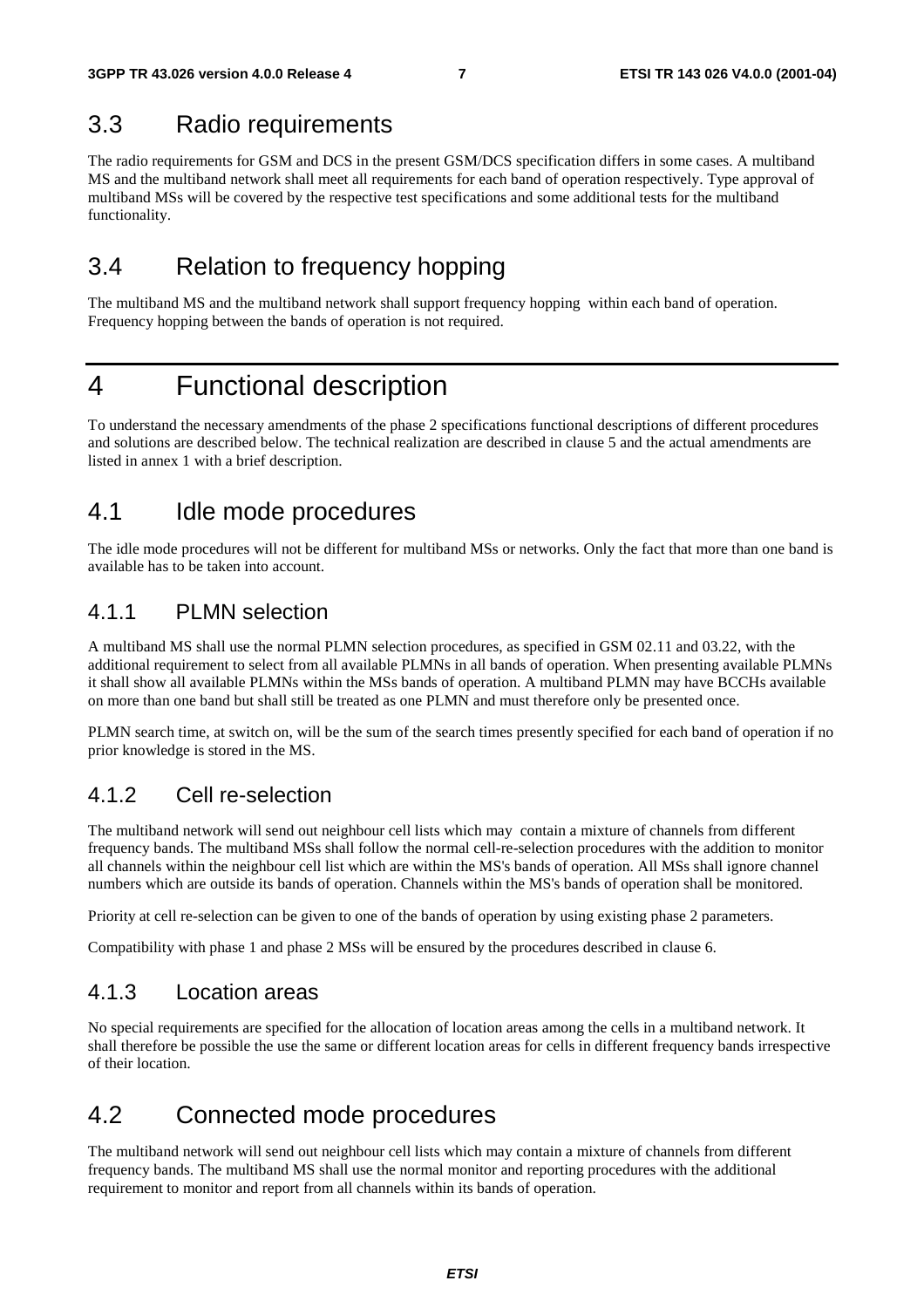### 4.3 Handover

Based on the measurement reports sent by the multiband MS the network will send handover commands to any channel within the MS's bands of operation.

To ensure that handover is possible to a cell which was not reported to be the strongest candidate, e.g. for traffical reasons, a multiband MS shall report at least the number of strongest candidates on each band measured and identified as indicated by the parameter Multiband\_Reporting sent in System Information 2ter/5ter. The coding of this parameter is specified in AR 05.08-A006.

Any MS will only send measurement reports from cells within its bands of operation. Handover commands to cells outside the bands of operation will therefore not occur..

### 4.4 Frequency and power capabilities

The network will be informed by the MS of its frequency and power capabilities to ensure that all procedures, e.g. the handover algorithm, gets accurate information.

5 Technical realization and amendments

The technical realization, e.g. bit mapping, is described in this clause. Also, the necessary amendment is described and reference is made to the amendment request presented.

### 5.1 Mixed neighbour cell lists

A multiband network may use System Information 2/5, System Information 2bis/5bis and a new System Information 2ter/5ter to inform the MSs about the available neighbour cell frequencies. The BCCH channel list consists either of only the sub list derived from the neighbour cell description information element(s) in SI 2/5 (and possibly SI 2bis/5bis) or that sub list concatenated with the neighbour cell description information element received in SI 2ter/5ter in case SI 2ter/5ter is also received. Indication that 2ter is available is included in the SI3 rest octets. Channel numbers which are outside the bands of operation of a MS will be ignored. The scheduling of the sending of SI 2ter on BCCH is specified in AR05.02-A001.

Solution to problems with backwards compatibility are described in clause 6.

Different encoding of the BCCH frequencies in the BA list give different numbers of possible combinations and number of neighbour cells in the list. The limitations are given below:

#### **1024 range**

This allows to encode 2 - 16 frequencies, the frequencies being spread among up to 1024 ARFCNs. This cover more than P-GSM, E-GSM and DCS 1800 together.

#### **512 range**

This allows to encode 2-18 frequencies, the frequencies being spread among up to 512 consecutive ARFCNs. This would cover the E-GSM and DCS for instance.

#### **256 range**

This allows to encode 2-22 frequencies, the frequencies being spread among up to 256 consecutive ARFCNs.

#### **128 range**

This allows to encode 2-29 frequencies, the frequencies being spread among up to 128 consecutive ARFCNs.

#### **Variable bit map**

This allows any combination among 112 consecutive ARFCNs.

#### **Bit map 0**

This allows to encode 124 frequencies among ARFCNs 1-124.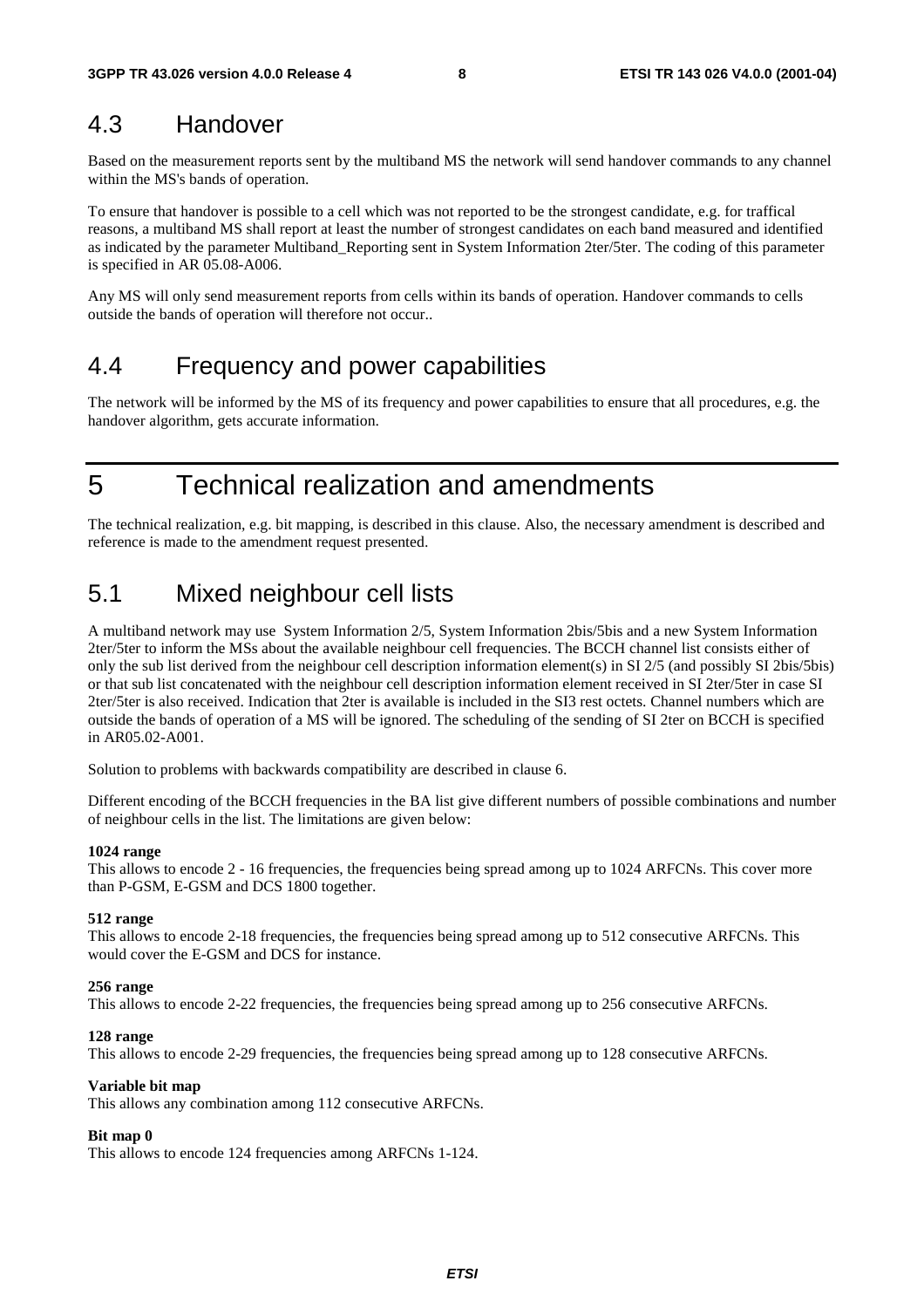### 5.2 Frequency and power capabilities

The network has to be informed of the frequency capabilities and the associated power capability of the multiband MS, on each frequency band, at call set up to ensure a reliable functionality. A multiband mobile shall therefore send a classmark change message with CM3 information as early as possible according to the procedure described in AR 04.08-A069 and AR 04.08-A071 (Early Classmark Sending)*.* In order to give an early indication to the network that the MS is capable of using the Early Classmark Sending, one bit in CM1 and CM2 is used (the spare bit in front of the A5/1 bit).

The network may forbid the MS to use Early Classmark Sending by setting the Early Classmark Sending Control (ECSC) bit in the SI3 rest octets to "L".

The requirement on the timing of the Classmark Change message, such that the MS send CM change in the empty uplink block following the reception of the L2 UA frame, is specified in AR 04.13-A001.

An operator may decide to delay or inhibit the sending of the Classmark Change message from the BSC to the MSC if it was received immediately after the initial L3 message. This is described in AR08.08-A013.

Any combination of frequency bands and power capabilities in the GSM specifications shall be possible. The coding of frequency and power capabilities according to the solution in AR04.08-A007 ensure this flexibility and also give room for further evolution.

### 5.3 Measurement reports

The multiband MS will normally report the signal strength of six strongest and identified neighbour cells as a normal MS. These cells may however not use the same frequency band.

To ensure that handover is possible, e.g. for traffical reasons, to a cell which was not reported to be the strongest candidate, a multiband MS shall, for each band, report at least the number of strongest candidate cells measured and identified as indicated by the MultibandReporting parameter. This parameter is sent in the 5ter and 2ter messages with two bits from the Skip Indicator, which will not be used in 2ter/5ter. The maximum of six cells reported is still unchanged.

The sending of the MultibandReporting parameter is specified in AR04.08-A015.The coding of the two bits in the parameter is specified in AR 05.08-A006.

### 6 Backwards compatibility

Multiband operation will be specified to be backwards compatible so that no harm is made to existing networks and that phase 1 and phase 2 single band mobiles will work in a multiband network.

### 6.1 Support of single band operation

### 6.1.1 Single band MSs

A multiband network will normally support single band mobiles in each of the bands of operation but in some cases (common BCCH in one band), it will only support single band mobiles in one of the bands of operation. Single band signalling will be present as well as multiband signalling.

### 6.1.2 Single band networks

The multiband MSs will, functionally, work as single band mobiles in a single band network.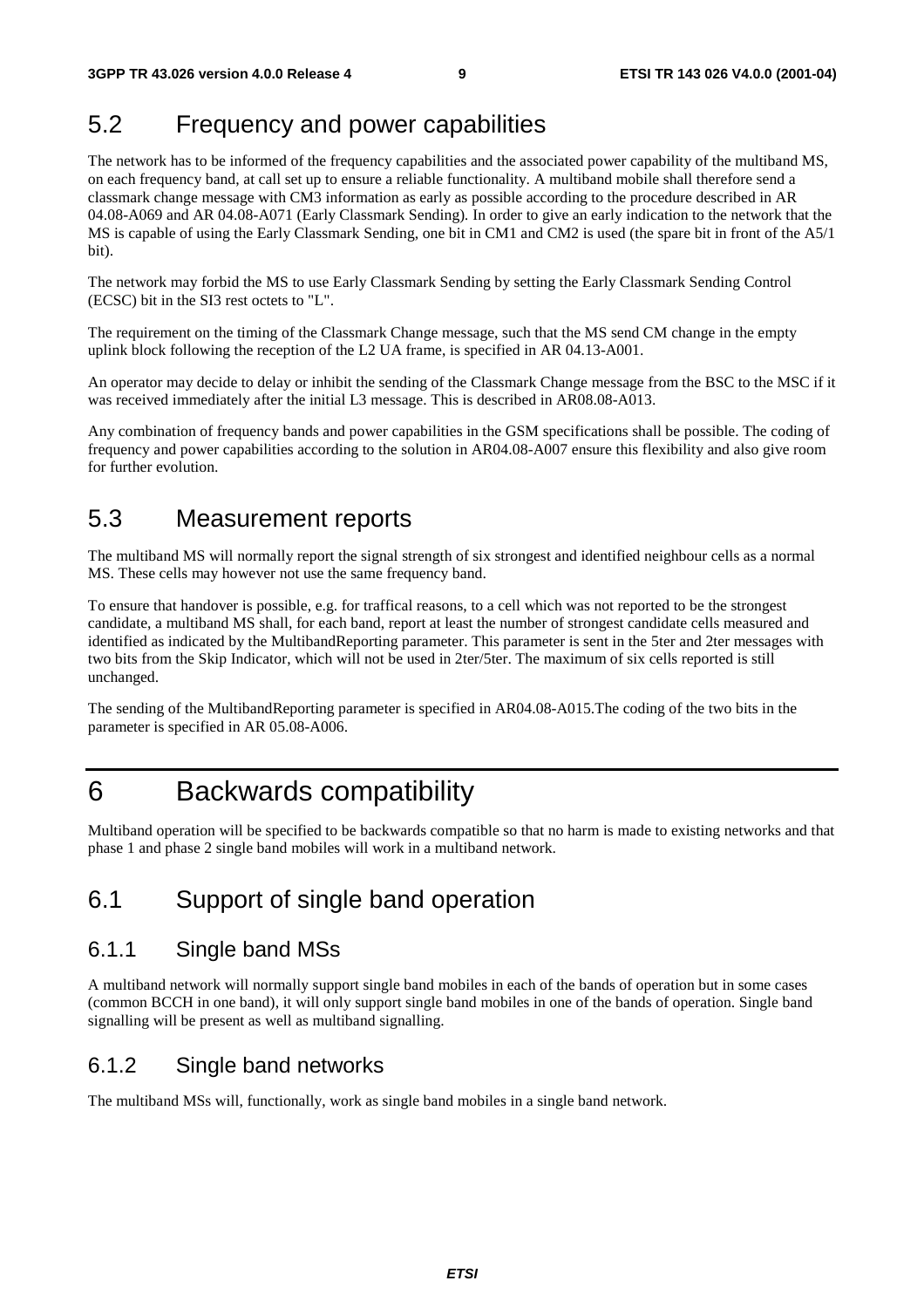### 6.2 Mixed neighbour cell lists

### 6.2.1 Phase 1 MSs

Some phase 1 DCS mobiles ignores the whole BA list if frequencies outside the DCS band is contained in the BA list. System Information 2ter/5ter are therefore introduced to solve this problem. In multiband PLMNs, where phase 1 DCS MSs will be present, SI 2ter/5ter will be used to indicate the ARFCNs outside the DCS1800 band. SI 2ter/5ter will then be ignored by the phase 1 MSs but SI2/5 and 2bis/5bis will still be used.

### 6.2.2 Phase 2 MSs

Phase 2 mobiles will only ignore channel numbers, i.e. not the whole BA list, which are outside the bands of operation of the MS. This is already included in the phase 2 specifications (CR-04.08-665).

### 6.3 Detected compatibility problems and their solutions (when possible)

### 6.3.1 New messages on the BCCH

Some GSM 900 phase 1 mobiles will not operate properly if new SI messages with a L2 pseudolength greater than 1 are received. To be able to provide service to these mobiles in a multiband 900-1800 network with P-GSM 900 phase 2 mobiles, the handling of the pseudolength received in SI messages have been modified and some measures to avoid the situation have been defined in ETR 09.94. The changes introduced are:

- Phase 2 mobiles are recommended to ignore the L2 pseudolength received in all SI messages. For the System Information 2ter message mobiles are required to ignore the received L2 pseudolength. (CR -04.08-A239 rev 2 and 238 rev 2)
- Networks shall set the L2 pseudolength in the SI 2ter message to 0. SI 2bis must not be used in the P-GSM band. (CR -09.94-A007 rev 1)

### 6.3.2 New messages on the SACCH

Some phase 1 mobiles may experience performance degradations if the network sends SI messages not defined in phase 1 on the SACCH. The recommended measures to avoid this degradation have been defined in ETR 09.94 (CR -09.94- A007 rev 1):

Networks shall not send SI 5ter messages on the SACCH to phase 1 GSM or DCS mobiles or SI 5bis messages on the SACCH to phase 1 GSM mobiles.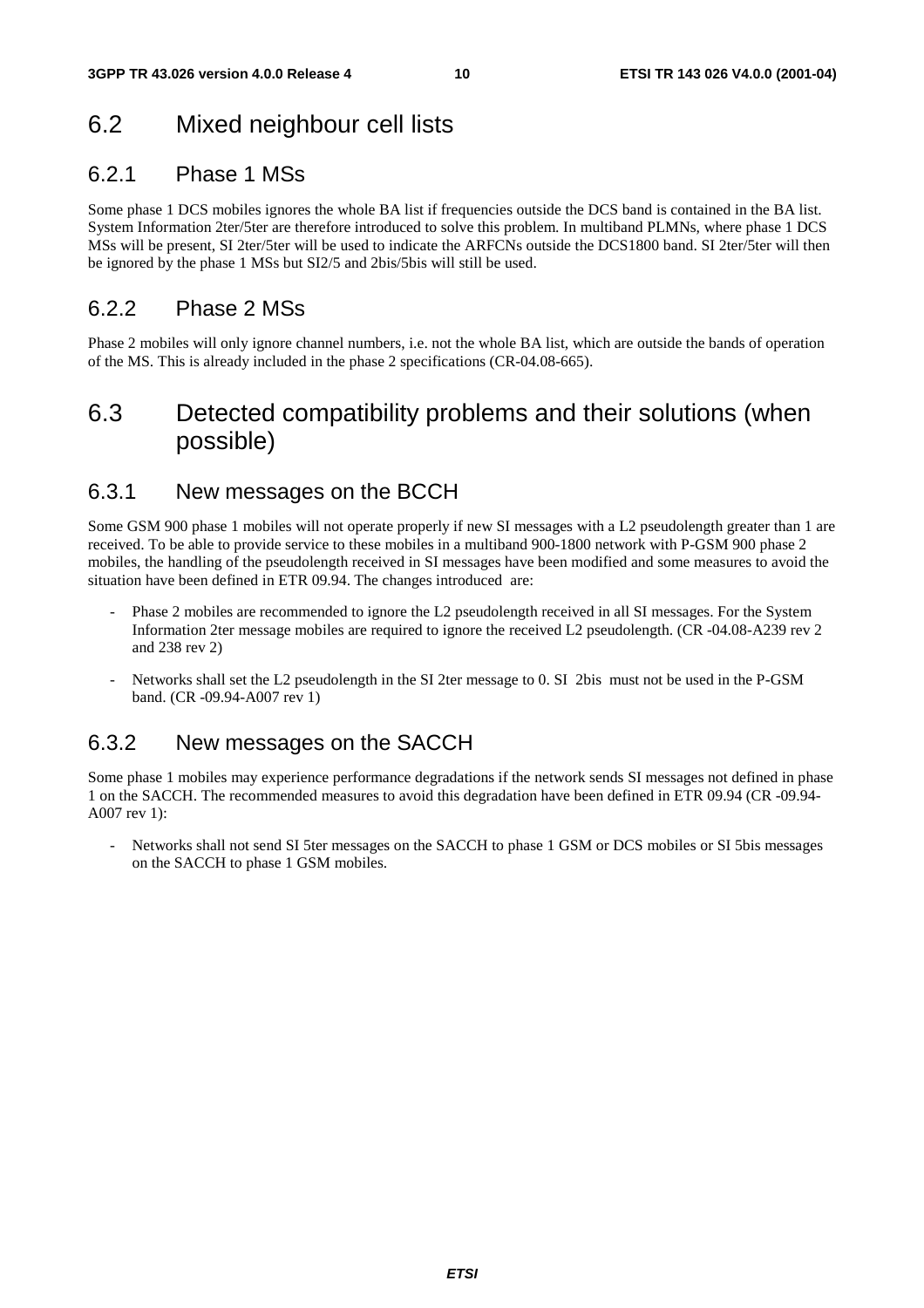# Annex A (informative): List of amendments necessary

# A.1 Approved by TC SMG for Phase 2

A.1.1 CR-04.08-665 on mixed frequency lists

Compatibility ensured for phase 2 mobiles in a multiband PLMN.

# A.2 Approved by TC SMG and put on HOLD

A.2.1 AR 08.58-A005r4 "Sending of SACCH System Information on a call-by-call basis"

Procedures to send SI on SACCH based on the MS capabilities. This is part of WI "Technical Enhancements" and was approved at SMG#14.

# A.3 Proposed for WI "Technical enhancements" and required by WI "Multiband operation"

#### A.3.1 AR 04.08-069 "Early Classmark Sending" and AR 04.08-071 "Early Classmark Sending"

The multiband MS shall automatically send the CLASSMARK CHANGE message as soon as the main signalling link is established (Early Classmark Sending) if so permitted by the network, as indicated in the last reception in the accessed cell of the SYSTEM INFORMATION 3 message.

#### A.3.2 AR 04.13-A002r1 "Performance requirements on the sending of the CLASSMARK CHANGE message"

Requirements on the MS to send CM Change in the first uplink block after receiving UA-frame in downlink.

#### A.3.3 AR 08.08-A013r3 "Early sending of CLASSMARK CHANGE"

Inclusion of the option for the BSS to delay or suppress the sending of the CLASSMARK UPDATE message to the MSC in case the CLASSMARK CHANGE message was received at initial connection establishment.

#### A.3.4 CR 09.90-033 "Early sending of Classmark change indication in CLASSMARK IE"

A phase 2 MS uses one bit in Classmark 1 and 2 IE to indicate its capability in terms of early sending of classmark change message. This bit was associated to another meaning and its use leads to the use of a former reserved value.

# A.4 Proposed for WI "Multiband operation"

A.4.1 AR 02.06-A001r2 "Definition of multiband MS type"

Inclusion of multiband possibilities and definition of the multiband MS.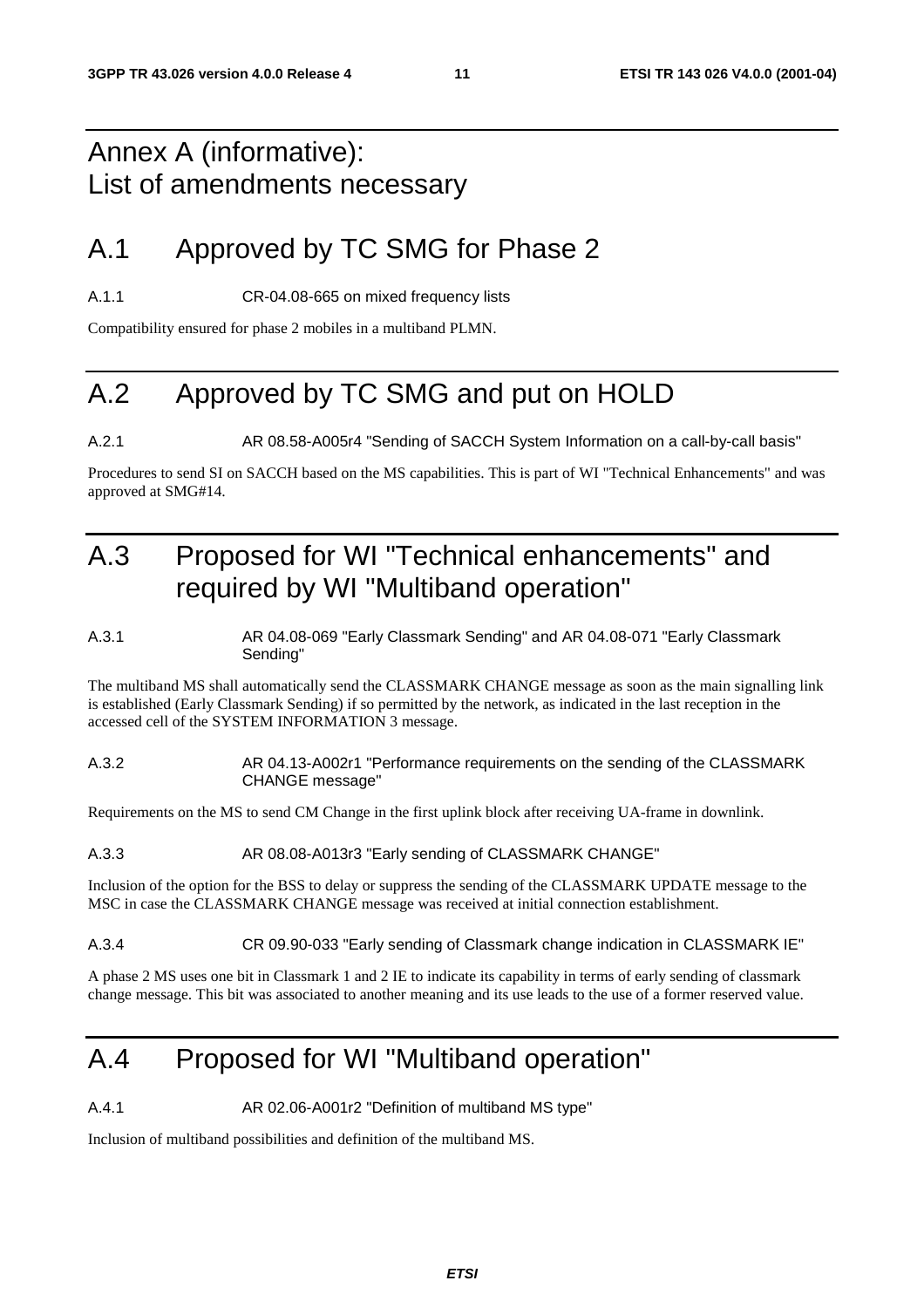A.4.2 AR 02.11-A004 "Clarifications for multiband operation"

Clarifications about the possibilities to use multiband operation and presentation of available PLMNs.

A.4.3 AR 03.22-A004 "Support of multiband operation by a single operator"

Removal of inconsistencies with multiband operation.

A.4.4 AR 04.08-A007r2 "Multiple band MSs in a dual band network"

Extended coding of frequency and power capabilities in CM3.

A.4.5 AR 04.08-A015r5 "New SI messages 2ter and 5 ter"

Introduction of the two new SI messages 2ter and 5ter to ensure backwards compatibility.

A.4.6 AR 05.01-A004 "Amendments for multiband operation"

Clarification of the functionality of, and radio requirements on, multiband MSs.

A.4.7 AR05.02-A001 "Inclusion of System Information 2ter for multiband operation"

Scheduling of the sending of System Information 2ter on BCCH.

A.4.8 AR 05.05-A008 "Amendments for multiband operation"

Specification of possible frequency bands and the functionality of the multiband MS.

A.4.9 AR 05.08-A006 "Amendments for multiband operation"

Specification of the radio requirements, e.g. measurement reporting, on the multiband MS.

A.4.10 AR08.58-A006r1 "Introduction of SI 2ter and 5ter"

New code points for SI 2ter and 5ter included in GSM 08.58.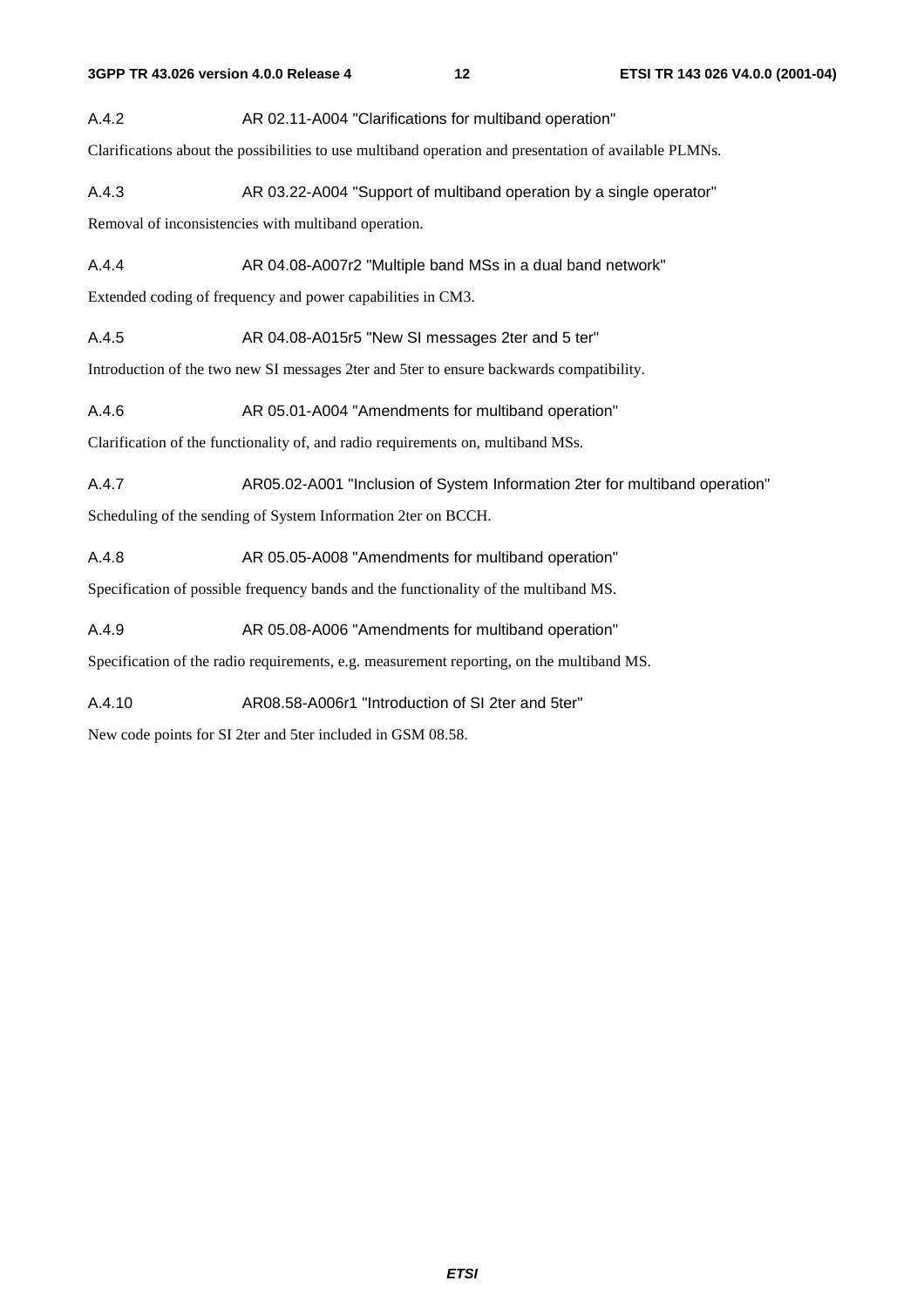| 3GPP TR 43.026 version 4.0.0 Release 4 |        | 13                                                           | ETSI TR 143 026 V4.0.0 (2001-04)                                                    |
|----------------------------------------|--------|--------------------------------------------------------------|-------------------------------------------------------------------------------------|
| A.4.11                                 | tests" |                                                              | CR11.10-846 "Introduction of new section 26.11 for Multiband specific signalling    |
| A.4.12                                 | 26"    |                                                              | CR11.10-847 "Inclusion of reference to new section 26.11 in introduction to section |
| A.4.13                                 |        | CR11.10-848 "Immediate assignment procedures: multiband"     |                                                                                     |
| A.4.14                                 |        | CR11.10-849 "Handover procedure: Multiband MSs"              |                                                                                     |
| A.4.15                                 |        | CR11.10-850 "Structured procedures, multiband"               |                                                                                     |
| A.4.16                                 |        | CR11.10-851 "Default message contents for section 26.11"     |                                                                                     |
| A.4.17                                 |        | CR11.10-852 "Modification of section 26.3 for Multiband MSs" |                                                                                     |
| A.4.18                                 |        | CR11.10-853 "Received signal measurements for multiband MSs" |                                                                                     |
|                                        |        |                                                              |                                                                                     |

# A.5 Change Requests related to WI "Multiband operation" after 1996

NOTE: This may not be a complete list, and is provided for indicative purposes only.

A.5.1 CR04.08-A178 "Handling of multiple frequency redefinitions"

A.4.19 CR11.10- 854 "Measurement reporting for Multiband MS"

A179 was the matching CR for the phase 2 specification.

A.5.2 CR04.08-A154r2 "Indication of multislot class"

A.5.3 CR03.26- A002r1 "Amendment for multiband Operation (common BCCH for the different bands of operation)"

A001r1 was the matching CR for the phase 2 specification.

A.5.4 CR05.08-A035 "Amendment for multiband operation (common BCCH for the different bands of operation)"

A034 was the matching CR for the phase 2 specification. Linked to CR03.26 A002r1 above.

A.5.5 CR04.08-A214 "Coding of classmark information for multiband mobiles"

A210r1 was the matching CR for the phase 2 specification.

A.5.6 CR04.08-A207r1 "Handling of classmark information at band change"

A204r2 was the matching CR for the phase 2 specification.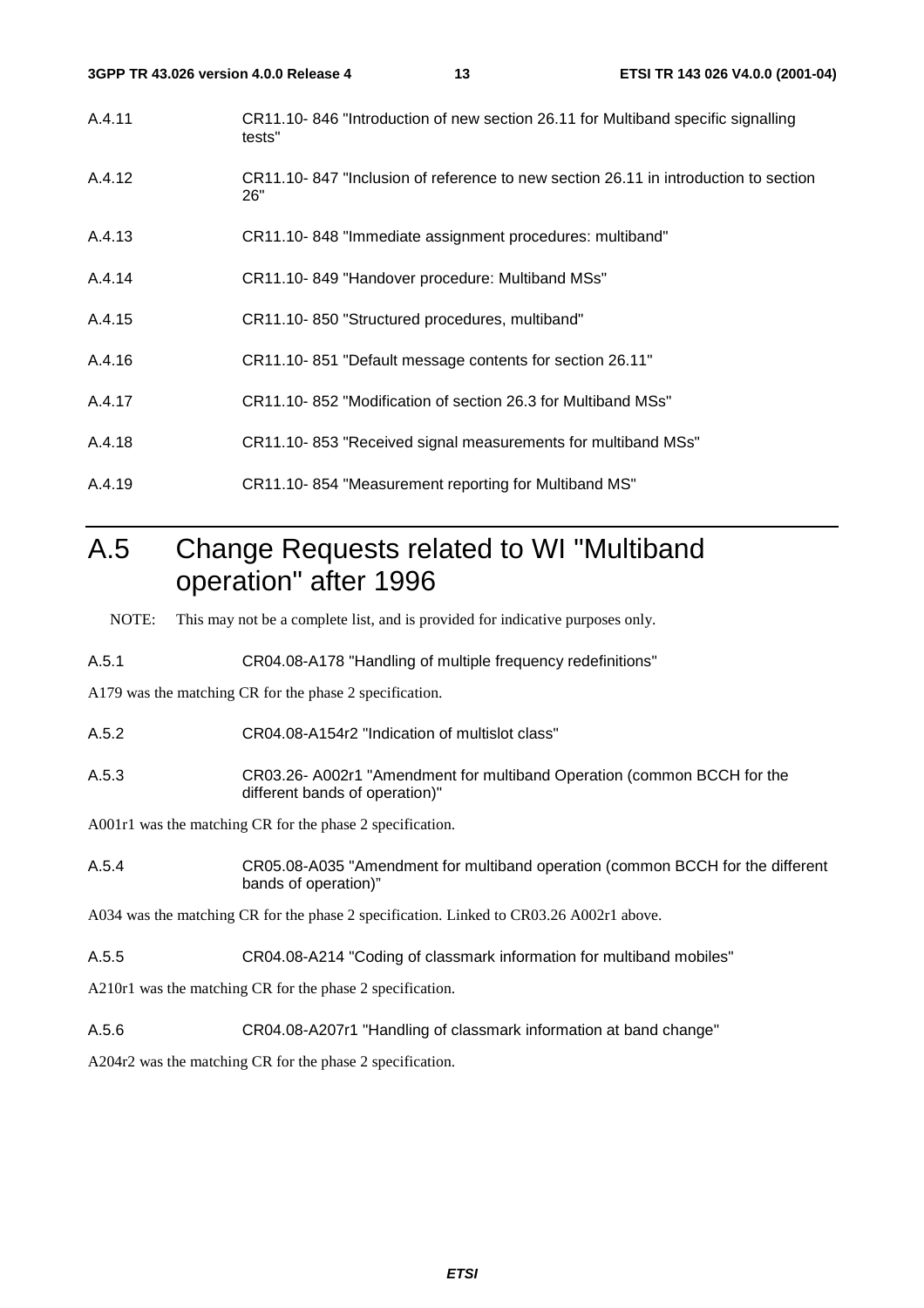- A.5.7 CR 04.08-A239r2 "Clarification of use of L2 Pseudo Length in SYSTEM INFORMATION messages" (phase 2 , release -95)
- A.5.8 CR 04.08-A238r2 "Clarification of use of L2 Pseudo Length in SYSTEM INFORMATION messages" (phase 2+, release -96)
- A.5.9 CR 09.94- A007r1 "Handling of new phase 2 BCCH and SACCH messages by phase 1 MS"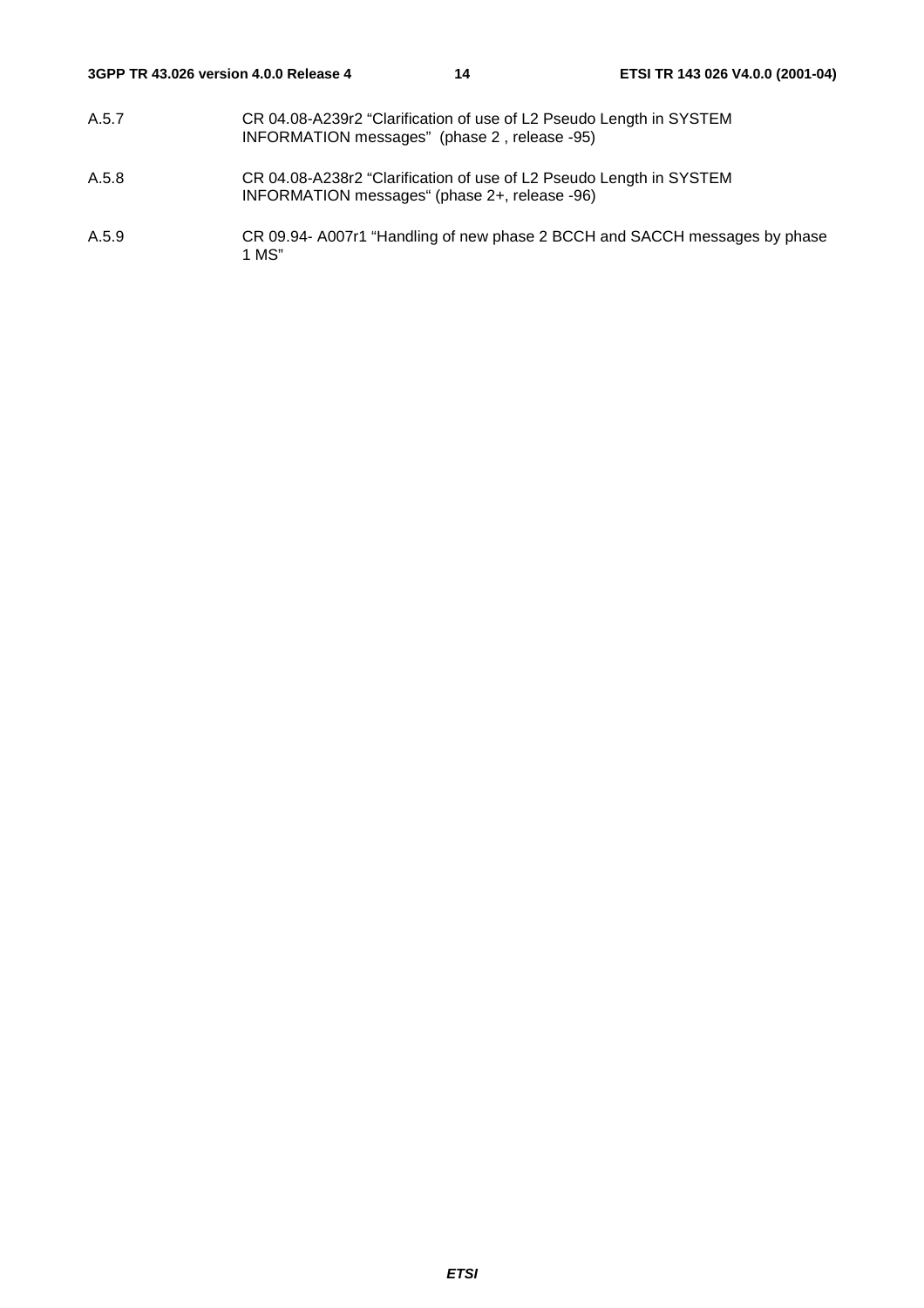# Annex B (informative): Change History

| <b>Change history</b> |              |         |                            |             |                         |
|-----------------------|--------------|---------|----------------------------|-------------|-------------------------|
| SMG No.               | TDoc.<br>No. | CR. No. | <b>Section</b><br>affected | New version | <b>Subject/Comments</b> |
| <b>SMG#23</b>         |              |         |                            | 4.3.0       | <b>Phase 2 version</b>  |
| <b>SMG#23</b>         |              |         |                            | 5.2.0       | Phase 2+ version        |
| <b>SMG#27</b>         |              |         |                            | 6.0.0       | Release 1997 version    |
| <b>SMG#29</b>         |              |         |                            | 7.0.0       | Release 1998 version    |
| <b>SMG#31</b>         |              |         |                            | 8.0.0       | Release 1999 version    |

|             | <b>Change history</b> |  |  |  |                                 |     |            |
|-------------|-----------------------|--|--|--|---------------------------------|-----|------------|
| <b>Date</b> | <b>TSG#</b>           |  |  |  | TSG Doc. CR Rev Subject/Comment | Old | <b>New</b> |
| 2001-04     | 14                    |  |  |  | Release 4 version               |     | 4.0.0      |
|             |                       |  |  |  |                                 |     |            |
|             |                       |  |  |  |                                 |     |            |
|             |                       |  |  |  |                                 |     |            |
|             |                       |  |  |  |                                 |     |            |